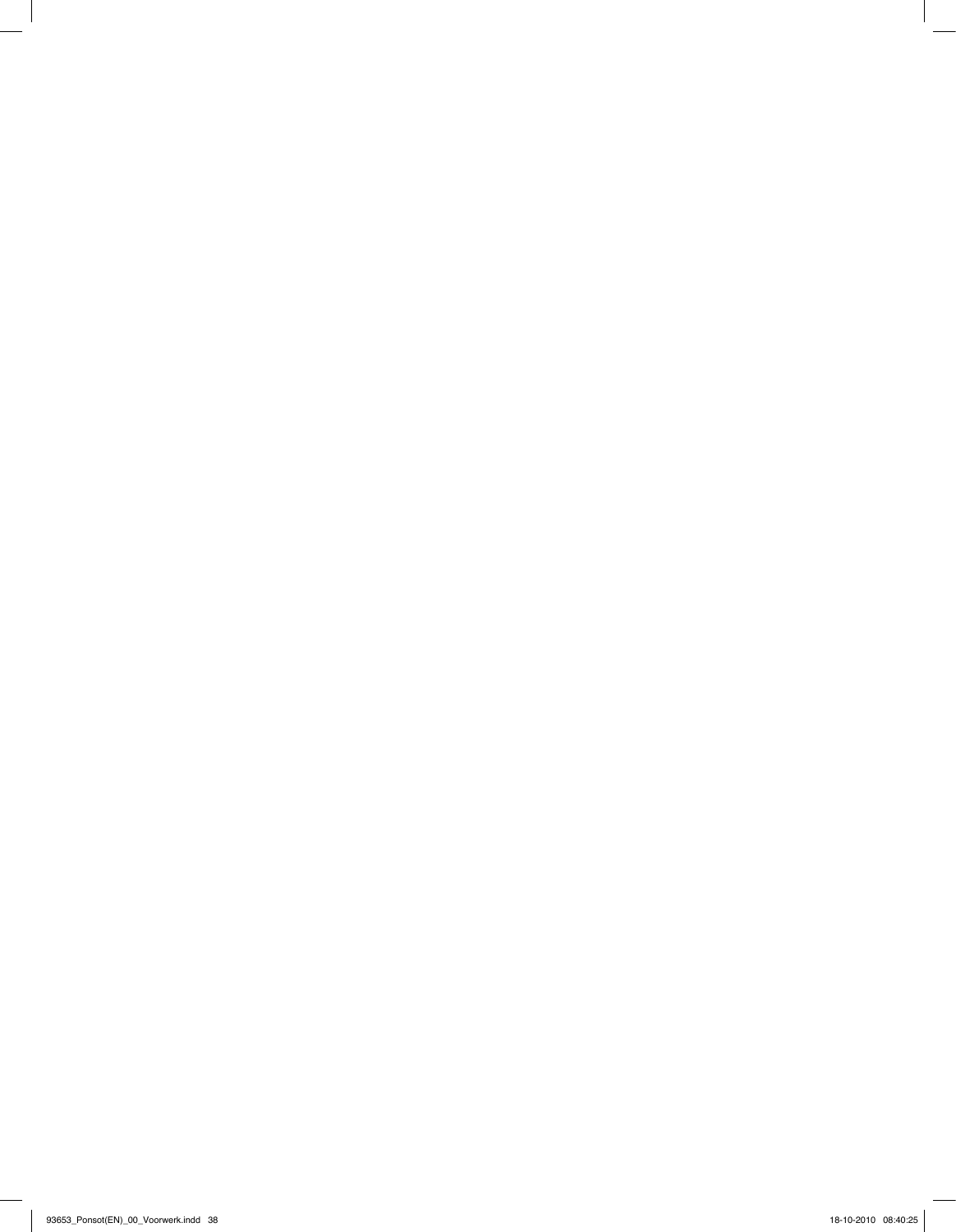**GENERAL INTRODUCTION**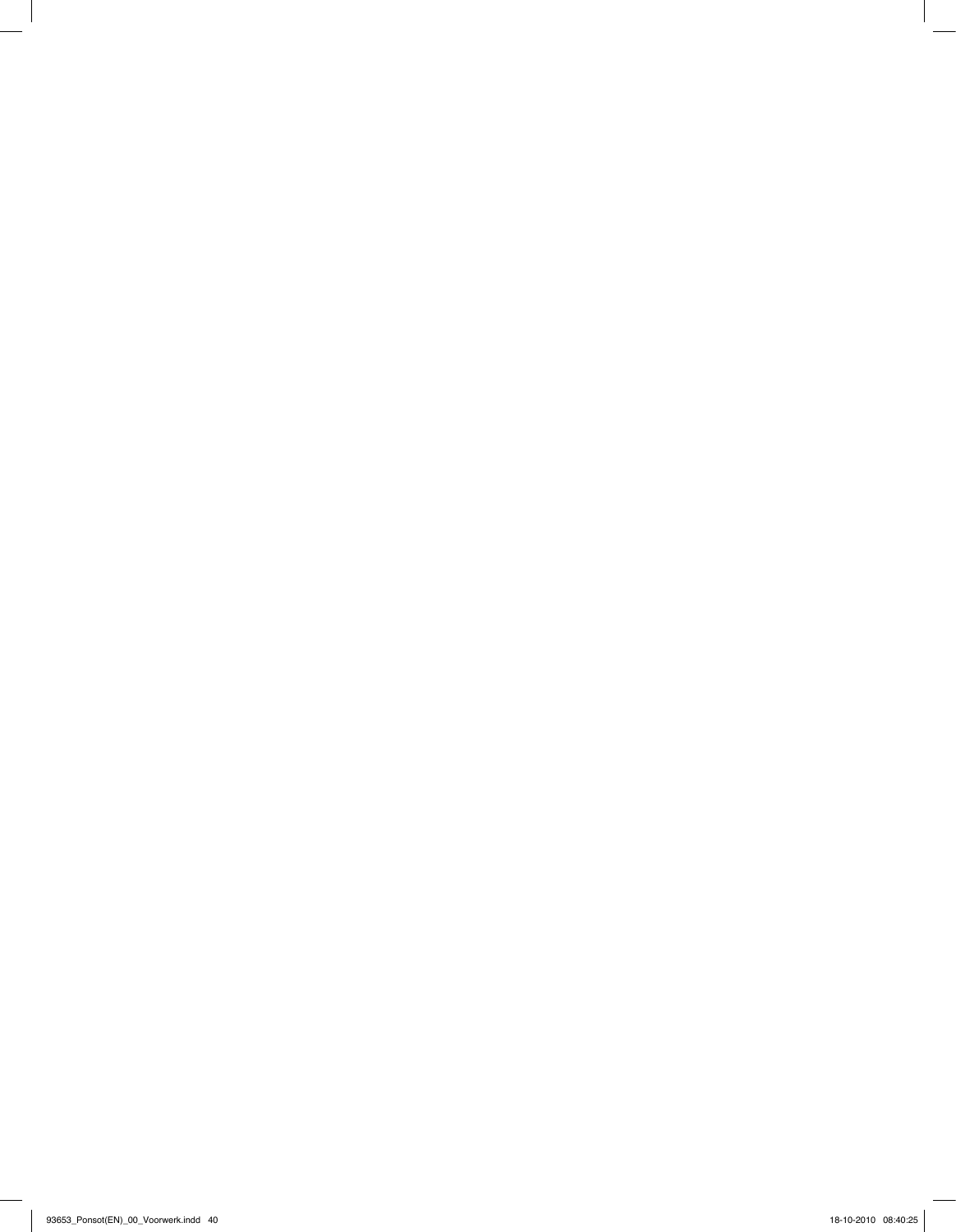This volume includes two biblical texts that illustrate various aspects of the project.

*Psalm 1* constitutes the preface to the entire Psalter. Here it is edited in two columns, which make it possible to see at one and the same time its Hebrew text (the Massoretic text with Syriac variants) and its Greek text (that of the Septuagint with the Latin variants from the Vulgate). This type of comparative reading not only makes it possible to underline the differences between the two great textual forms; it also gives a good start to exploring liturgical traditions, which are constantly nourished by the poetry of the psalms.

**The Letter of** *Saint James* **5:13-18** speaks of the pastoral care of the sick in the nascent Church, where anointing and prayer played a role, extending the rites inherited from Judaism. As a major reference for the theology of the sacrament of the sick in the Catholic Church, this passage was fiercely debated at the time of the Protestant Reformation and the Council of Trent. This pericope shows the importance of the areas *\*Liturgy* and *\*Theology*.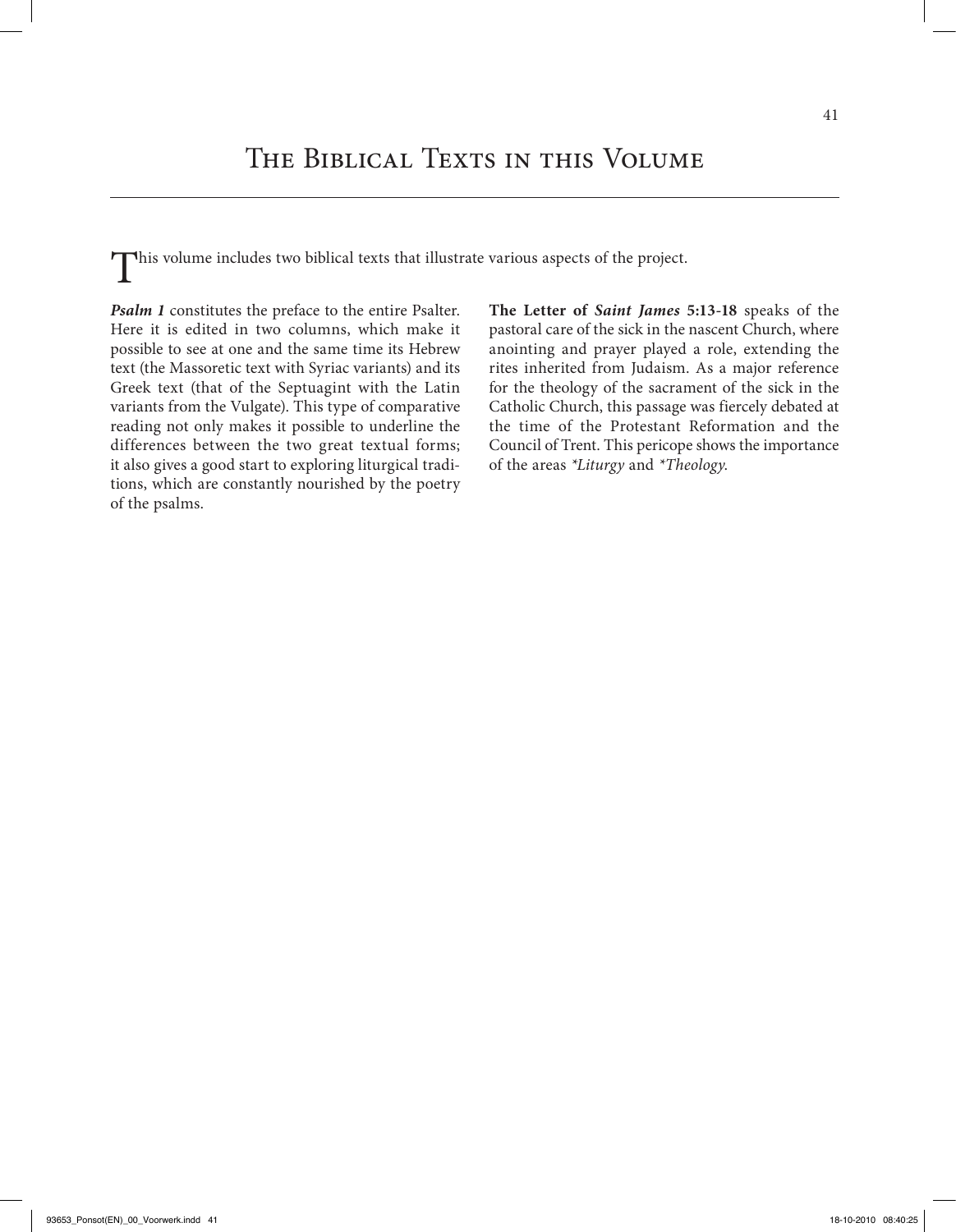Opening *The Bible in its Traditions* should not be the same thing as opening a dictionary or an encyclopaedia. Rather than wanting to promote a series of melodies, the work aims at fostering a rich and polyphonic reading of the biblical text. It hopes to help the reader hear a symphony rather than a series of melodies without any connection to one another.

If you are a believing reader and want to nourish your prayer with the Bible, after having read and reread the text itself, you could begin with the notes under *\*Jewish tradition, \*Christian tradition,* and *\*Theology*. They will tell you how sages and saints of the revealed traditions learned to hear the Word of God there.

If you want to meditate on the biblical text, begin by reading the *\*Suggestions for reading*, which can function as a brief guide to reading. By bringing you systematically to the references in the various notes in the three areas of annotation, you will get a first overview of the Bible's meaning by way of the text and the history of its interpretation, which will open up to you unexpected horizons.

The reader with precise questions arising from the text should read the notes on the problematic passage right away, beginning with the area that seems to correspond to the question.

If, once you are steeped in the passage, you want to study the biblical text, first read all the notes that have to do with it in the following order. Stop at the notes on the *\*Text* in the order in which they are

presented. Do not hesitate to read the notes in the other areas that are connected to the one you are reading, if the latter does not immediately answer your questions. Then, with the help of the notes on *\*Context*, imagine the text's historical and cultural background. Finally, the notes on *\*Reception* will make it possible for you to follow the important moments in the history of how the text was read… up to your own reading of it!

The specialist in one of the disciplines covered by the annotation in *The Bible in its Traditions* who wants to read the text from the point of view of his or her discipline, should go directly to the notes that correspond to it…

The steering committee for *The Bible in its Traditions* will be grateful to receive your comments and your suggestions on how to improve a project that is only beginning!

Here are some more technical keys for entering into the work.

#### **INTRODUCTION TO THE TEXT**

Each pericope's text is given in its main versions, either in an inset in the main text (for the variants that are shorter than a clause) or in parallel columns (variants that are equal in length or longer than a clause). The following are the abbreviations used for these versions:

| Massoretic text      | M                                                                     |
|----------------------|-----------------------------------------------------------------------|
| Samaritan Pentateuch | Sam                                                                   |
| Samaritan Joshua     | <b>SJ</b>                                                             |
| Septuagint           | G                                                                     |
| Vulgate              | $\mathbf{V}$                                                          |
| Peshitta             | S                                                                     |
| Others               | Mentioned in the introduction to the book. Cf. Biblia Hebraica Quinta |

#### **OLD TESTAMENT**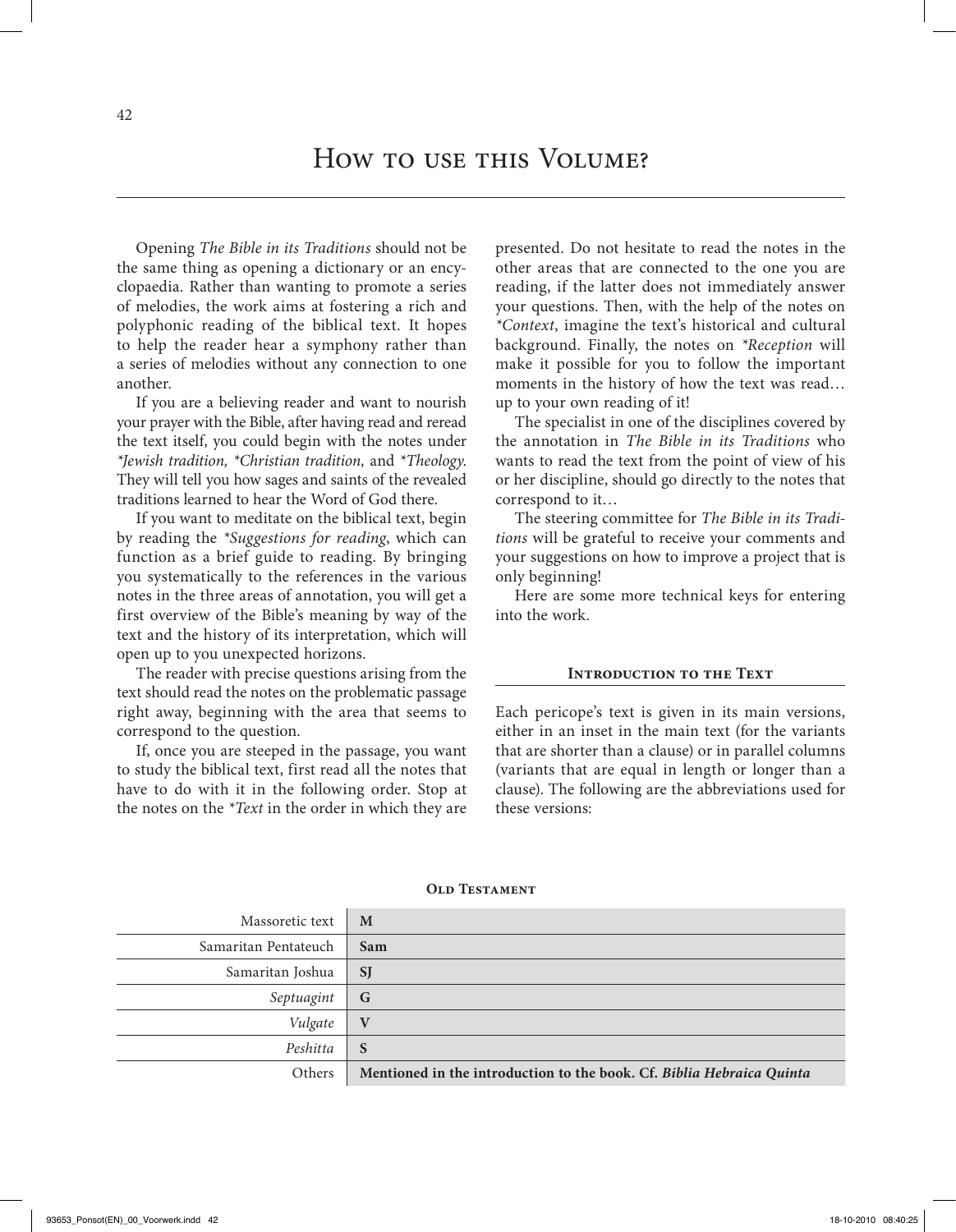| Byzantine text             | Byz          |
|----------------------------|--------------|
| Vulgate                    | V            |
| Peshitta                   | <sub>S</sub> |
| Textus receptus            | <b>TR</b>    |
| <sup>27</sup> Nestle-Aland | <b>Nes</b>   |
| Others                     | as in Nes    |

#### **New Testament**

Additions to the text will, as far as possible, be kept to a strict minimum:

| Layout                                                 | Per cola and commata (according to the layout in the Biblia sacra iuxta<br>uulgatam uersionem, <sup>4</sup> edition R. Weber and R. Gryson, [Stuttgart: Deutsche<br>Bibelgesellschaft, 1994]) |  |
|--------------------------------------------------------|-----------------------------------------------------------------------------------------------------------------------------------------------------------------------------------------------|--|
| <b>Divisions</b>                                       | Traditional numbering of chapters and verses                                                                                                                                                  |  |
| Words added in English out of<br>grammatical necessity | Between [brackets]                                                                                                                                                                            |  |
| Punctuation                                            | Wherever necessary                                                                                                                                                                            |  |

### **INTRODUCTION TO THE NOTES**

As far as possible, the notes are preceded by a title that presents one or several of the following elements:

**Line, verse, group of verses or chapter to which the note refers** |

**word or group of words concerned** |

**title identifying the note's subject**

If necessary, the version concerned is indicated within the explanation.

Here are a few examples:

**2b you are to offer him there as a holocaust** *Narrative: suspense* The order given by God to Abraham is a test, but the primary person concerned does not know this […].

**11-18** *A parallel between Abraham/Isaac and Hagar/Ishmael* In Gen 21:15, when confronted with the imminent death of her son, Hagar […].

**17b Mgate Gcity** M "the gate" is a metonymy for "the city", of which it was a kind of public square at that time.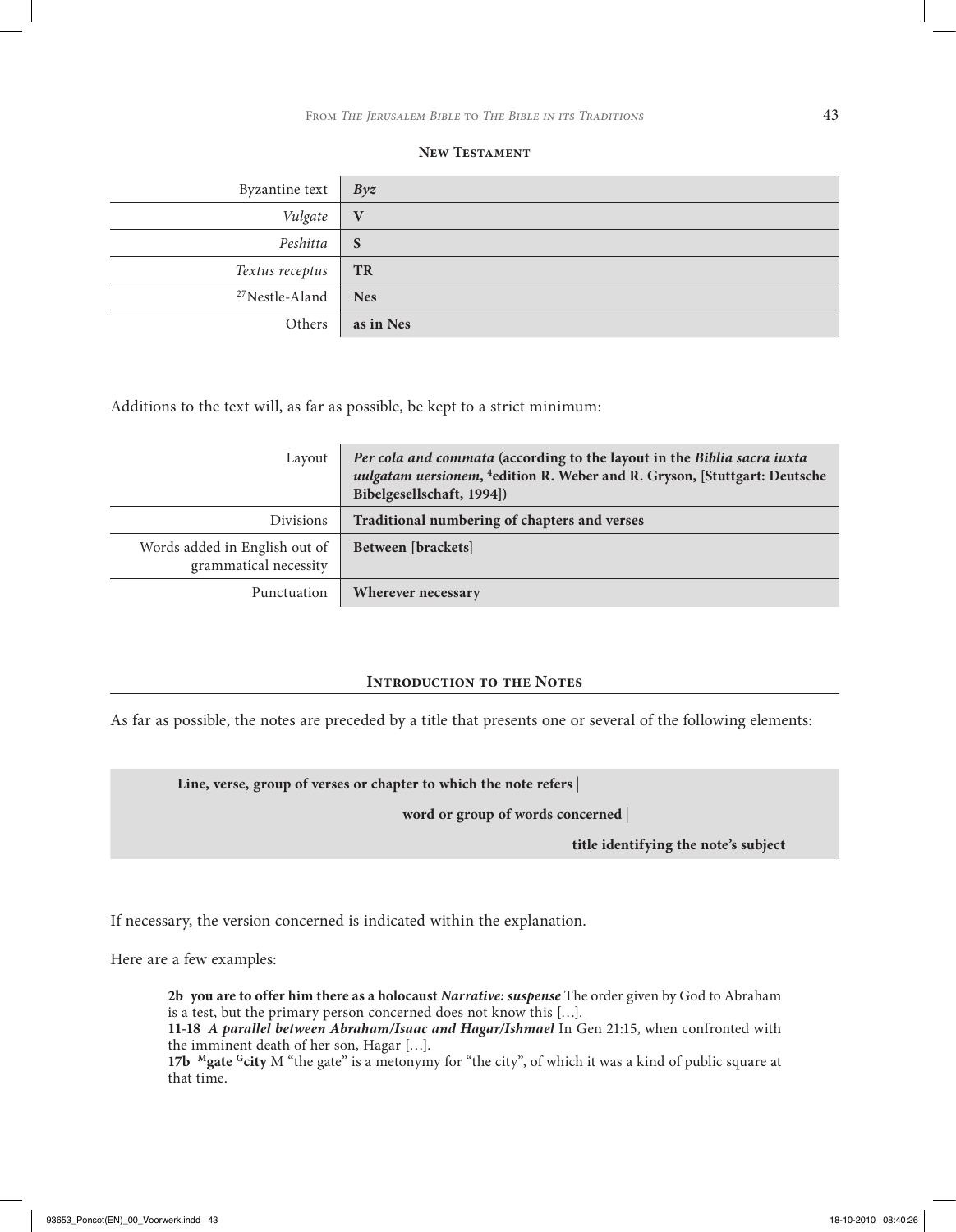The compilation of the notes uses the following abbreviations:

| $\rightarrow$ parable       | keywords referring to the synthesis notes at the end of the volume that deal with subjects<br>having to do with several pericopes.                                                                                                                                                                                  |  |  |
|-----------------------------|---------------------------------------------------------------------------------------------------------------------------------------------------------------------------------------------------------------------------------------------------------------------------------------------------------------------|--|--|
| $x = y$                     | $x$ is identified allegorically as $y$ by the authors mentioned in the following                                                                                                                                                                                                                                    |  |  |
|                             | For example:                                                                                                                                                                                                                                                                                                        |  |  |
|                             | 4c <sup>G</sup> his room <sup>V</sup> his storerooms<br>= "the secret and hidden thought of Christ himself" (Origen, Comm. Song, 1:5)<br>the interior vault where the beloved lets himself drink (John of the Cross,<br>Spiritual Canticle B, str. 26,2)<br>= the Church of God (Gregory the Great, Comm. Song 26). |  |  |
| same formula                | identical phrase, even if the word order is not the same                                                                                                                                                                                                                                                            |  |  |
| id.                         | same author as in the preceding quotation or reference, but a different work                                                                                                                                                                                                                                        |  |  |
| ibid.                       | same author and same work as in the preceding reference                                                                                                                                                                                                                                                             |  |  |
| lit.                        | literally                                                                                                                                                                                                                                                                                                           |  |  |
| sing.                       | singular                                                                                                                                                                                                                                                                                                            |  |  |
| pl.                         | plural                                                                                                                                                                                                                                                                                                              |  |  |
| fem.                        | feminine                                                                                                                                                                                                                                                                                                            |  |  |
| masc.                       | masculine                                                                                                                                                                                                                                                                                                           |  |  |
| nom., acc., etc.            | nominative, accusative, etc.                                                                                                                                                                                                                                                                                        |  |  |
| part., adj., etc.           | participle, adjective, etc.                                                                                                                                                                                                                                                                                         |  |  |
| pres., perf., imperf., etc. | present, perfect, imperfect, etc.                                                                                                                                                                                                                                                                                   |  |  |
| coll.                       | collective                                                                                                                                                                                                                                                                                                          |  |  |
| p.h.                        | perhaps                                                                                                                                                                                                                                                                                                             |  |  |
| e.g.                        | for example [exempli gratia]                                                                                                                                                                                                                                                                                        |  |  |
| par.                        | parallels                                                                                                                                                                                                                                                                                                           |  |  |
| ch.                         | chapter or chapters                                                                                                                                                                                                                                                                                                 |  |  |
| $V_{\bullet}$               | verse or verses                                                                                                                                                                                                                                                                                                     |  |  |
| i.e.                        | that is to say [id est]                                                                                                                                                                                                                                                                                             |  |  |
| Acc.                        | Accadian                                                                                                                                                                                                                                                                                                            |  |  |
| Ug.                         | Ugaritic                                                                                                                                                                                                                                                                                                            |  |  |
| Mt, Mk, Lk, Jn              | the four gospels as well as: "Matthean", "Markan", "Lukan", "Johannine"                                                                                                                                                                                                                                             |  |  |
| OT, NT                      | the Old Testament, the New Testament<br>"in/from the Old Testament" or "in/from the New Testament"                                                                                                                                                                                                                  |  |  |

### **References to works quoted**

#### *Biblical Corpus*

The system in *The Jerusalem Bible* is taken up and somewhat modernized (no space between the numbers and the abbreviations or after the colon) according to the following examples: Gen 14:18; Acts 11:2-6,9,15-18; 18:11; 1Cor 3:3; 2Pet 1:2.

The references are given immediately after the information on which they have a bearing, without any introduction.

If the reference is in the current book, the abbreviation of the book is omitted; if it is in the current chapter, only the verse is mentioned.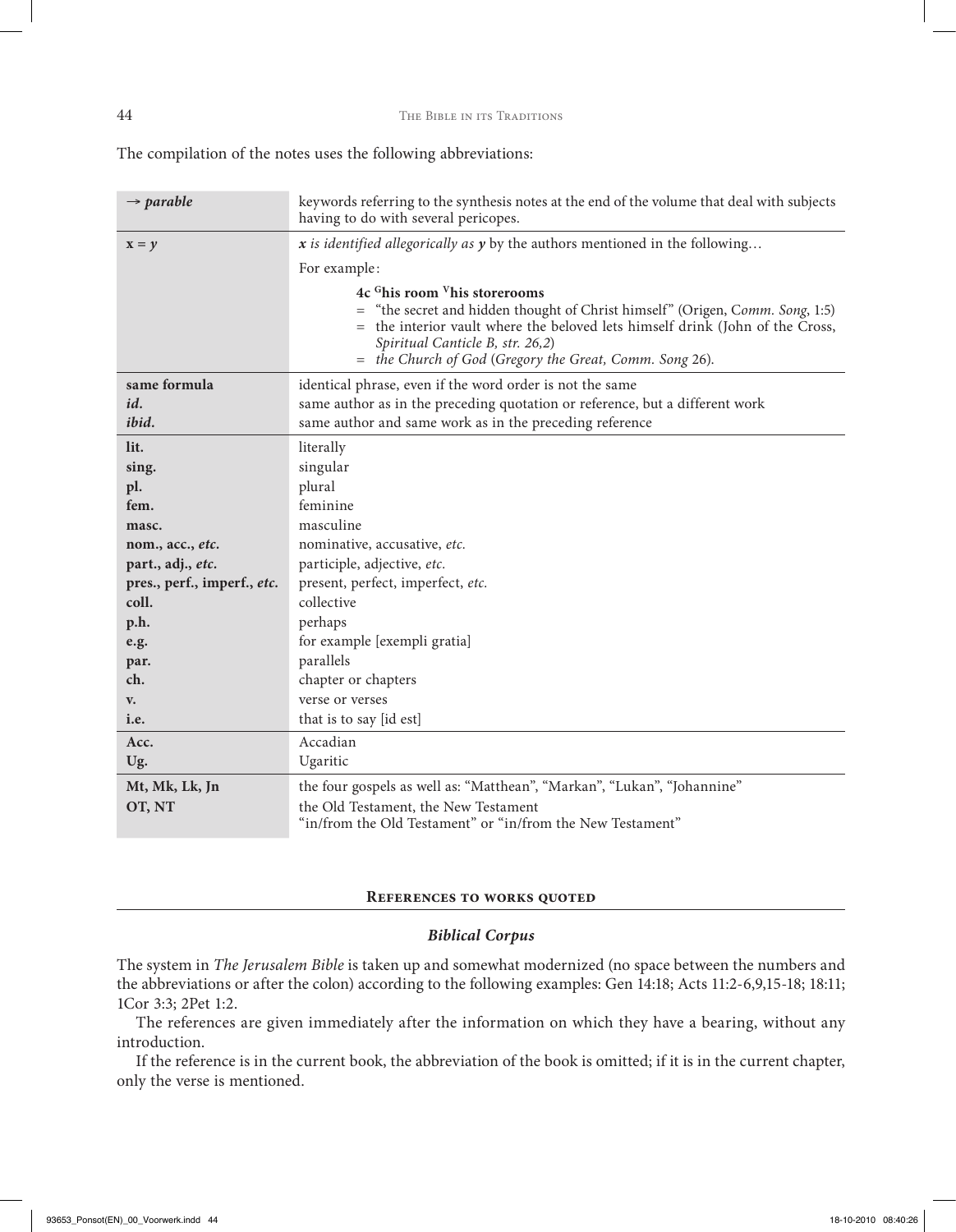#### *Extra-biblical references*

The usual abbreviations are used according to the system of the Society of Biblical Literature: Patrick H. Alexander, John F. Kutsko, James D. Ernest, Shirley A. Decker-Lucke, and David L. Petersen ed., *The SBL Handbook of Style: For Ancient Near Eastern, Biblical, and Early Christian Studies* (6th printing; Peabody, MA: Hendrickson, 2007).

#### **References from one note to another**

In order to assist the reading, the references between notes have been increased. They are shown as follows:

| $*xxxx00,11$ | * indicates a reference from one note to another                                                                                                     |  |
|--------------|------------------------------------------------------------------------------------------------------------------------------------------------------|--|
|              | xxx indicates the rubric to be consulted (see the table below)                                                                                       |  |
|              | 00,11 gives the reference to the chapter and verse <i>if and only if it is different from that</i><br>of the note in which the reference is inserted |  |

For example :

**18 listen** *diaphora* The nuance *to understand* is added here in the sense of *to hear. \*dev 10:9 \*bib 10:2*

*\*dev 10:9* means: For additional information, go to the note concerning verse 9 of chapter 10 in the heading "literary devices" *\*bib 10:2* means: For additional information, go to the note concerning verse 2 of chapter 10 in the heading "biblical intertextuality"

In these references, the annotation headings are abbreviated as follows:

| $*_{ref}$        | Biblical references in the margin of the text |  |
|------------------|-----------------------------------------------|--|
| $*$ intr         | Introduction                                  |  |
| <i>*interp</i>   | Suggestions for reading                       |  |
| $*$ tex          | Text (textual criticism, retroversions, etc.) |  |
| $*voc$           | Vocabulary                                    |  |
| $*$ gra          | Grammar                                       |  |
| $*dev$           | Literary devices                              |  |
| $*gen$           | Literary genre                                |  |
| <i>*hge</i>      | Historical and geographical notes             |  |
| $*_{\text{cul}}$ | Ancient cultures                              |  |
| $*anc$           | Ancient texts                                 |  |
| $*syn$           | Synoptic reading                              |  |
| $*_{com}$        | Comparison of versions                        |  |
| $*bib$           | Biblical intertextuality                      |  |
| <i>*ptes</i>     | Peritestamental literature                    |  |
| $*jew$           | Jewish tradition                              |  |
| $*_{chr}$        | Christian tradition                           |  |
| $*$ lit          | Liturgies                                     |  |
| $*$ theo         | Theology                                      |  |
| $*_{isl}$        | Islam                                         |  |
| *liter           | Literature                                    |  |
| $*$ mus          | Music                                         |  |
| $*_{vis}$        | Visual arts                                   |  |